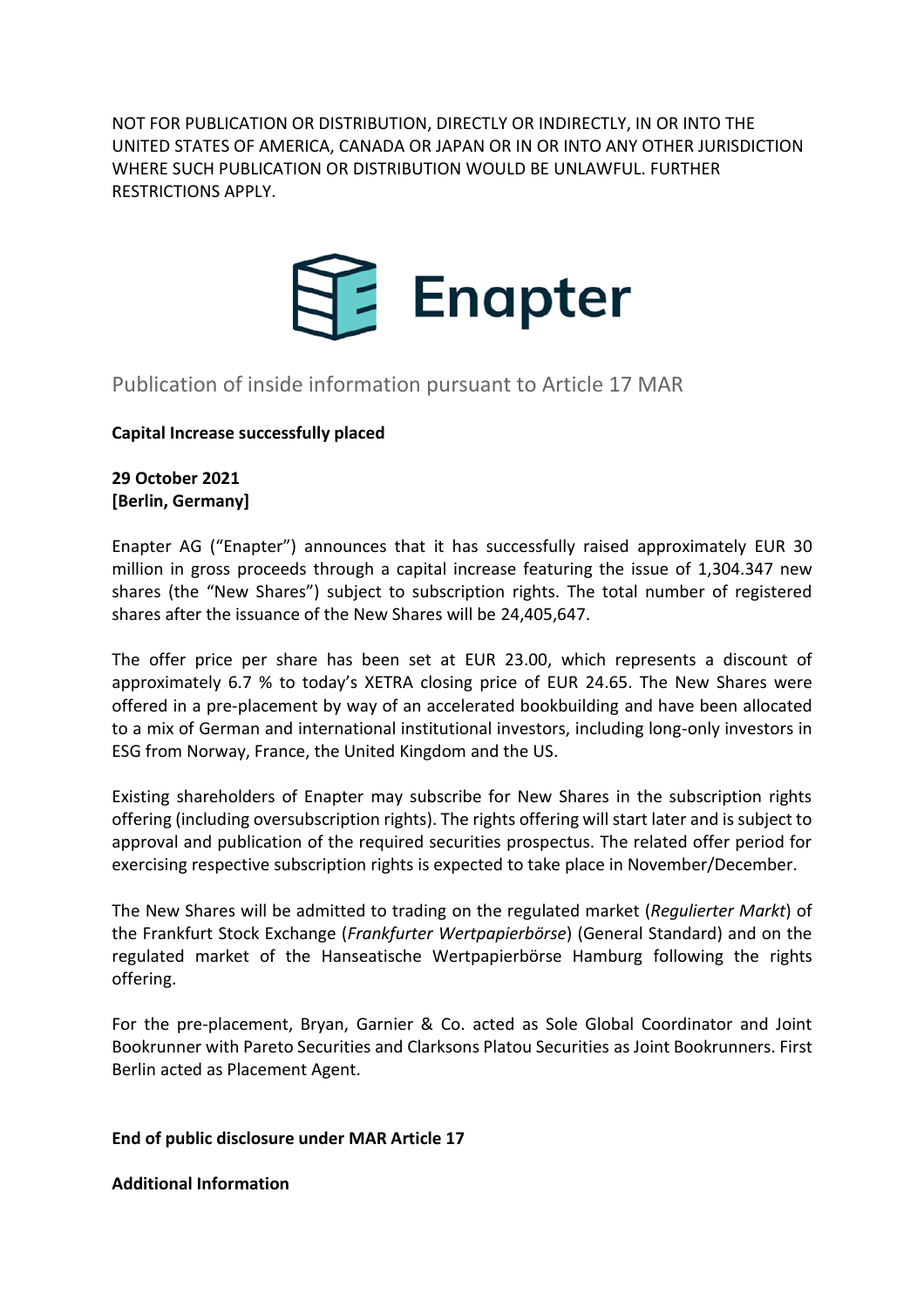#### *About Enapter AG:*

Enapter is an award-winning energy technology company producing highly efficient hydrogen generators to replace fossil fuels. Its patented and proven Anion Exchange Membrane (AEM) technology allows for the mass production of low-cost, plug-&-play electrolysers for green hydrogen at any scale. The modular systems are used in 40 countries in sectors like energy, mobility, industry, heating and telecommunications. Enapter has offices in Italy, Germany, Thailand and Russia.

## **Company Contacts**

Enapter AG · Reinhardstr. 35 · 10117 Berlin

# [info@enapterag.de](mailto:info@enapterag.de) ·<https://enapterag.de/en/>

## IMPORTANT INFORMATION

This communication constitutes neither an offer to sell nor a solicitation to buy securities. Any public offering (in Germany) will be made solely by means of, and on the basis of, a securities prospectus which is to be published. An investment decision regarding the publicly offered securities of ENAPTER AG should only be made on the basis of the securities prospectus. The securities prospectus will be published promptly upon approval by the German Federal Financial Supervisory Authority (*Bundesanstalt für Finanzdienstleistungsaufsicht* – "BaFin"), and will be available at no charge on https://enapterag.de/investor-relations/.

There will be no public offering of securities of ENAPTER AG in the United States of America. The securities of ENAPTER AG referred to herein have not been and will not be registered under the Securities Act and may not be offered or sold in the United States absent registration under the Securities Act, or in a transaction exempt from, or not subject to, the registration requirements under the Securities Act. Neither ENAPTER AG nor any other party to the transaction described herein intends to register the securities described herein under the Securities Act or with any securities regulatory authority of any state or other jurisdiction in the United States of America in connection with this announcement.

In the United Kingdom, such information may be distributed only and is directed only at (i) professional investors within the meaning of Article 19(5) of the Financial Services and Markets Act 2000 (Financial Promotion) Order 2005, as amended (the "Order"), or (ii) high net worth companies falling within Article 49(2)(a) to (d) of the Order (all such persons together being referred to herein as "Relevant Persons"). The securities are available only to Relevant Persons and any invitation, offer or agreement to subscribe for, purchase or otherwise acquire such securities will be engaged in only with Relevant Persons. Any person who is not a Relevant Person should not act or rely on this announcement or its contents.

This communication is not, and does not purport to be, a document containing disclosure to investors for the purposes of Part 6D.2 or 7.9 of the Australian Corporations Act 2001 (Cth) (the "Corporations Act"). In respect of offers or invitations received in Australia, securities may only be issued or sold if the consideration payable by the relevant purchaser is a